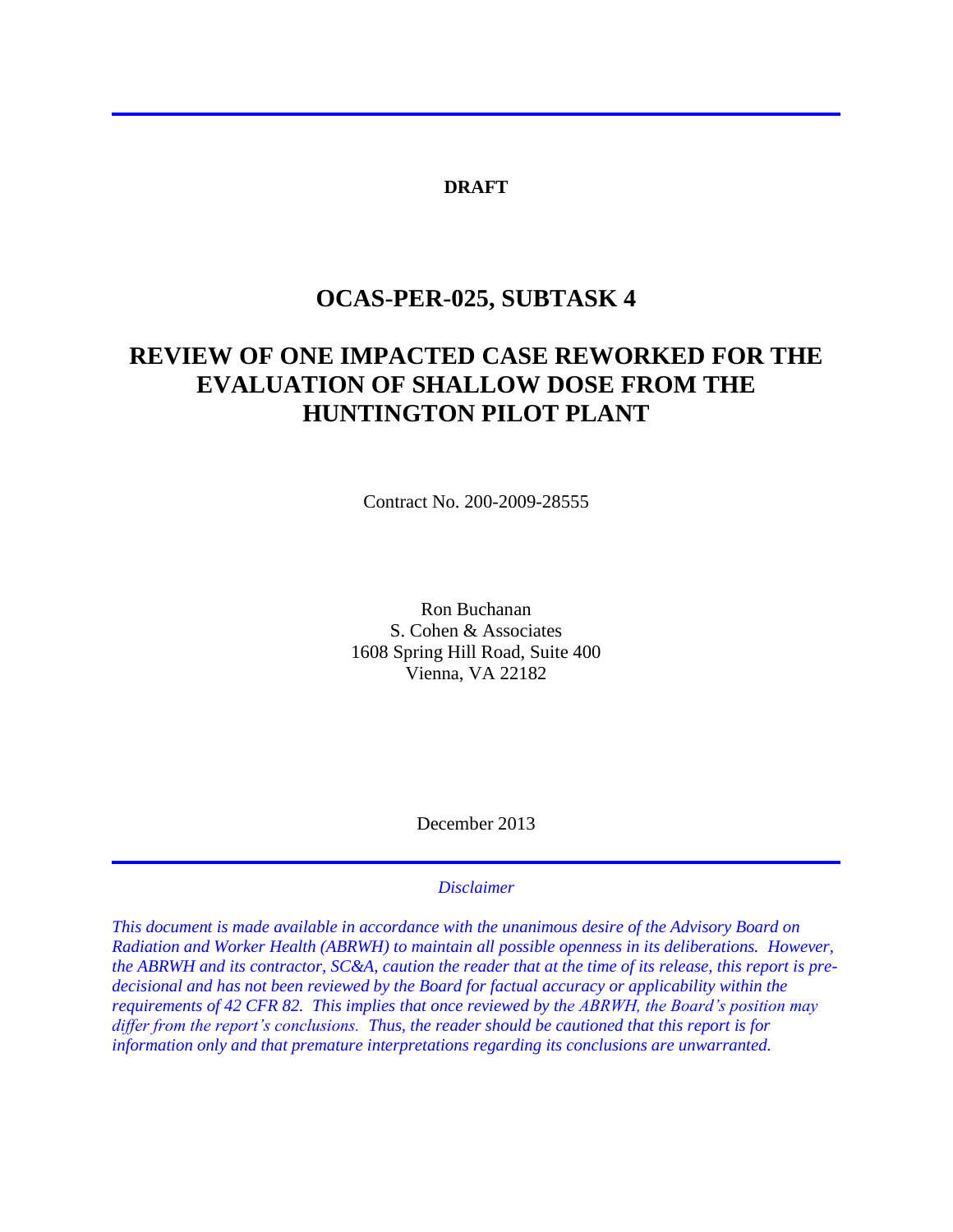| <b>Effective Date:</b> | <b>Revision No.</b> | Document No.                   | Page No. |
|------------------------|---------------------|--------------------------------|----------|
| December $05, 2013$    | 0 (Draft)           | OCAS-PER-025, Subtask 4 Review | 2 of 10  |

| S. Cohen & Associates:                             | Document No.                   |
|----------------------------------------------------|--------------------------------|
|                                                    |                                |
| <b>Technical Support for the Advisory Board on</b> | OCAS-PER-025, Subtask 4 Review |
| <b>Radiation &amp; Worker Health Review of</b>     | <b>Effective Date:</b>         |
| <b>NIOSH Dose Reconstruction Program</b>           | Draft – December 05, 2013      |
|                                                    |                                |
| <b>OCAS-PER-025, SUBTASK 4 REVIEW OF</b>           |                                |
| <b>ONE CASE REWORKED FOR THE</b>                   |                                |
| <b>EVALUATION OF SHALLOW DOSE FROM</b>             | Page 2 of 10                   |
| THE HUNTINGTON PILOT PLANT                         |                                |
|                                                    |                                |
|                                                    | Supersedes:                    |
| Task Manager:                                      |                                |
|                                                    | N/A                            |
| Date:                                              |                                |
| U. Hans Behling, PhD                               |                                |
|                                                    |                                |
|                                                    | Reviewer:                      |
| Project Manager:                                   |                                |
|                                                    | John Stiver                    |
| Date:                                              |                                |
| John Stiver, MS, CHP                               |                                |
|                                                    |                                |

### **Record of Revisions**

| <b>Revision</b><br><b>Number</b> | <b>Effective Date</b> | <b>Description of Revision</b> |
|----------------------------------|-----------------------|--------------------------------|
| $0$ (Draft)                      | 12/05/2013            | Initial issued.                |
|                                  |                       |                                |
|                                  |                       |                                |
|                                  |                       |                                |
|                                  |                       |                                |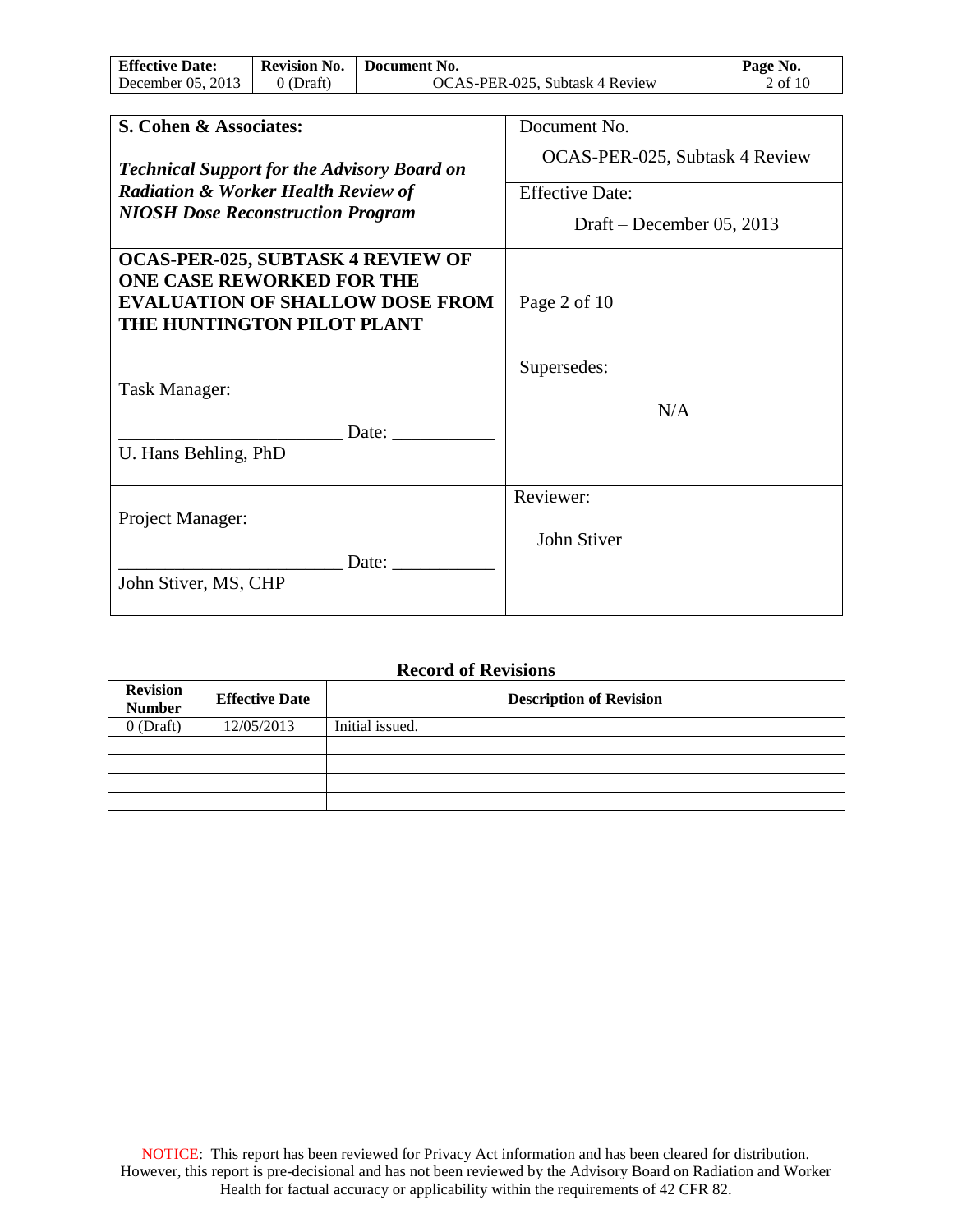| <b>Effective Date:</b> | <b>Revision No.</b> | Document No.                   | Page No. |
|------------------------|---------------------|--------------------------------|----------|
| December $05, 2013$    | $0$ (Draft)         | OCAS-PER-025, Subtask 4 Review | 3 of 10  |

### **TABLE OF CONTENTS**

| 1.0 |     |  |
|-----|-----|--|
| 2.0 |     |  |
|     | 2.1 |  |
|     |     |  |
|     |     |  |
| 3.0 |     |  |
| 4.0 |     |  |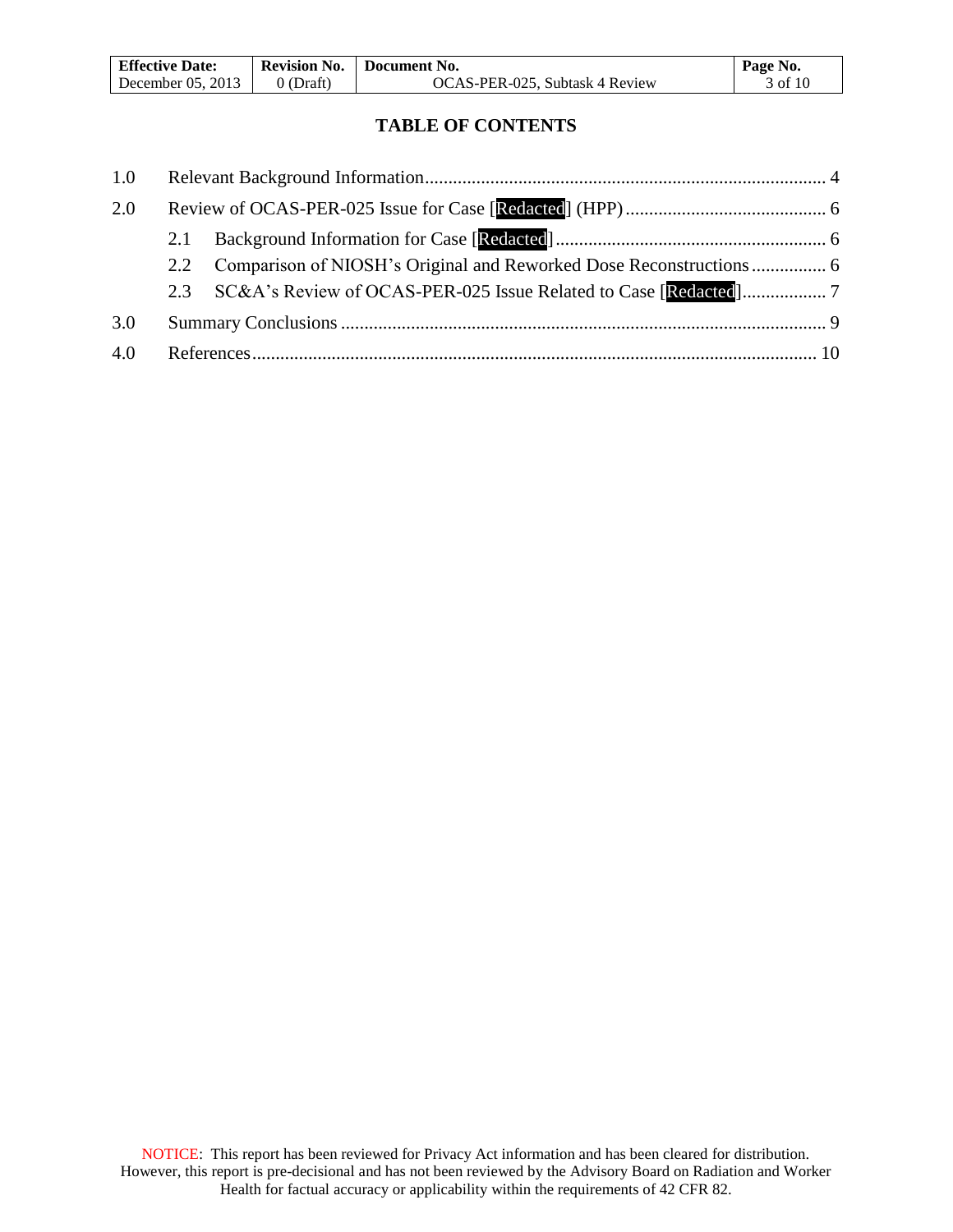| <b>Effective Date:</b> | <b>Revision No.</b> | Document No.                   | Page No. |
|------------------------|---------------------|--------------------------------|----------|
| December $05, 2013$    | 0 (Draft)           | OCAS-PER-025, Subtask 4 Review | 4 of 10  |

## **1.0 RELEVANT BACKGROUND INFORMATION**

S. Cohen and Associates (SC&A) was tasked by the Advisory Board to conduct a review of OCAS-PER-025, *Huntington Pilot Plant TBD Revision* (OCAS 2007). The terms *Huntington Pilot Plant* and *Reduction Pilot Plant* are often used interchangeably; therefore, the term Huntington Pilot Plant (HPP) will be used in this report*.* OCAS-PER-025 was issued to determine the number of claims impacted by the revision to the HPP technical basis document (TBD). That revision provided an estimate of shallow dose (electron dose) that did not appear in the original version of the TBD. Electron dose is used primarily for skin dose estimates, but also for the breast and testes.

On July 18, 2013, SC&A submitted to the Procedures Review Subcommittee (PRSC) our review of NIOSH's program evaluation report (PER), OCAS-PER-025 (SC&A 2013). In conducting a PER review, SC&A is committed to perform five subtasks, as specified below:

- Subtask 1: Assess NIOSH's evaluation/characterization of the "issue" and its potential impacts on Dose Reconstruction (DR). Our assessment intends to ensure that the "issue" was fully understood and characterized in the PER.
- Subtask 2: Assess NIOSH's specific methods for corrective action. In instances where the PER involves a technical issue that is supported by document(s) (e.g., white papers, technical information bulletins, procedures) that have not yet been subjected to a formal SC&A review, Subtask 2 will include a review of the scientific basis and/or sources of information to ensure the credibility of the corrective action and its consistency with current/consensus science. Conversely, if such technical documentation has been formalized and previously subjected to a review by SC&A, Subtask 2 will simply provide a brief summary/conclusion of this review process.
- Subtask 3: Evaluate the PER's stated approach for identifying the universe of potentially affected DRs, and assess the criteria by which a subset of potentially affected DRs was selected for re-evaluation. The third step may have important implications in instances where the universe of previously denied DRs is very large and, for reasons of practicality, NIOSH's re-evaluation is confined to a subset of DRs that, based on their scientific judgment, have the potential to be significantly affected by the PER. In behalf of Subtask 3, SC&A will also evaluate the timeliness for the completion of the PER.
- Subtask 4: Conduct audits of DRs affected by the PER under review. The number of DRs selected for audit for a given PER will vary, based on important elements such as (1) the number of target organs/tissues that may be impacted by a PER, (2) the method/data that were employed in the original DR, and (3) the time period, work location, and job function(s) that characterize the DR of a claim. (It is assumed that the selection of the DRs and the total number of DR audits per PER will be made by the Advisory Board.)
- Subtask 5: Prepare a comprehensive written report that contains the results of the above-stated subtasks, along with our review conclusions.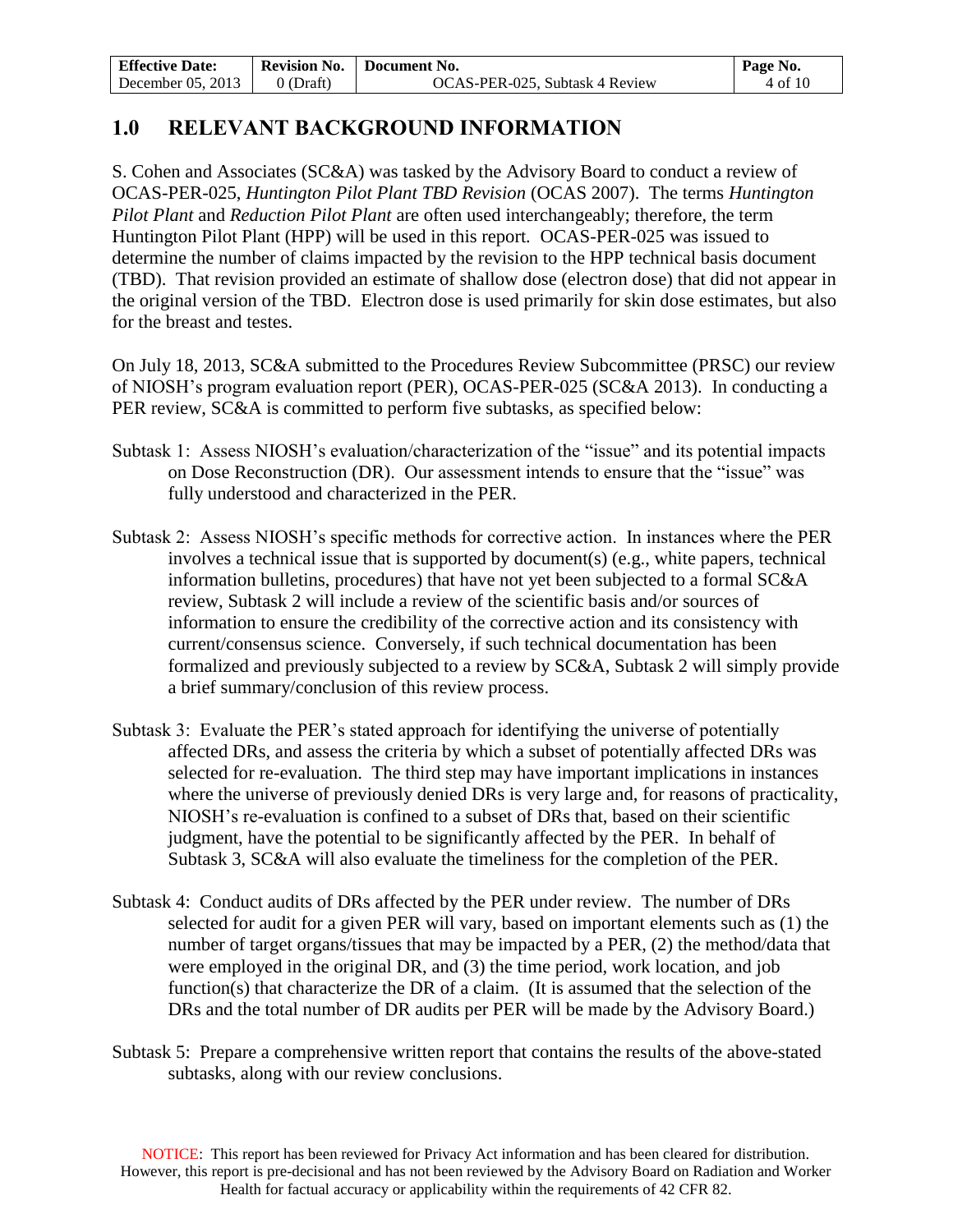| <b>Effective Date:</b> | <b>Revision No.</b> | Document No.                   | Page No. |
|------------------------|---------------------|--------------------------------|----------|
| December $05, 2013$    | 0 (Draft)           | OCAS-PER-025, Subtask 4 Review | 5 of 10  |

This report fulfills the requirement defined in Subtask 4, "Conduct audits of DRs affected by the PER under review." Under Section 2.0 of OCAS-PER-025, NIOSH identified the following set of criteria for identifying those claims for which shallow dose may be necessary, which in turn may require application of the electron dose.

*Claims in which the external target organ is skin, breast, or testes may be affected if they were completed prior to revision 1 of the TBD.* 

Using this criterion, NIOSH identified only one case that was completed before Rev. 01 of the HPP TBD was released (ORAUT 2004). SC&A reviewed the potential claims on the NIOSH/OCAS Claims Tracking System (NOCTS) database and concurs with NIOSH's identification of the case potentially impacted by OCAS-PER-025. Therefore, SC&A recommended that the Advisory Board assign this case for SC&A's evaluation concerning the correct implementation of OCAS-PER-025.

At the November 7, 2013, PRSC meeting, the subcommittee selected the reworked case in accordance with SC&A's recommendations and tasked SC&A with reviewing the reworked DR. It was determined that SC&A's review should be limited to evaluating only those methods and corrective actions introduced in the re-evaluated DR that relate strictly to issues addressed in OCAS-PER-025. Presented in Section 2.0 below is SC&A's focused review to determine whether the shallow doses associated with the case were correctly assigned per recommendations in OCAS-PER-025.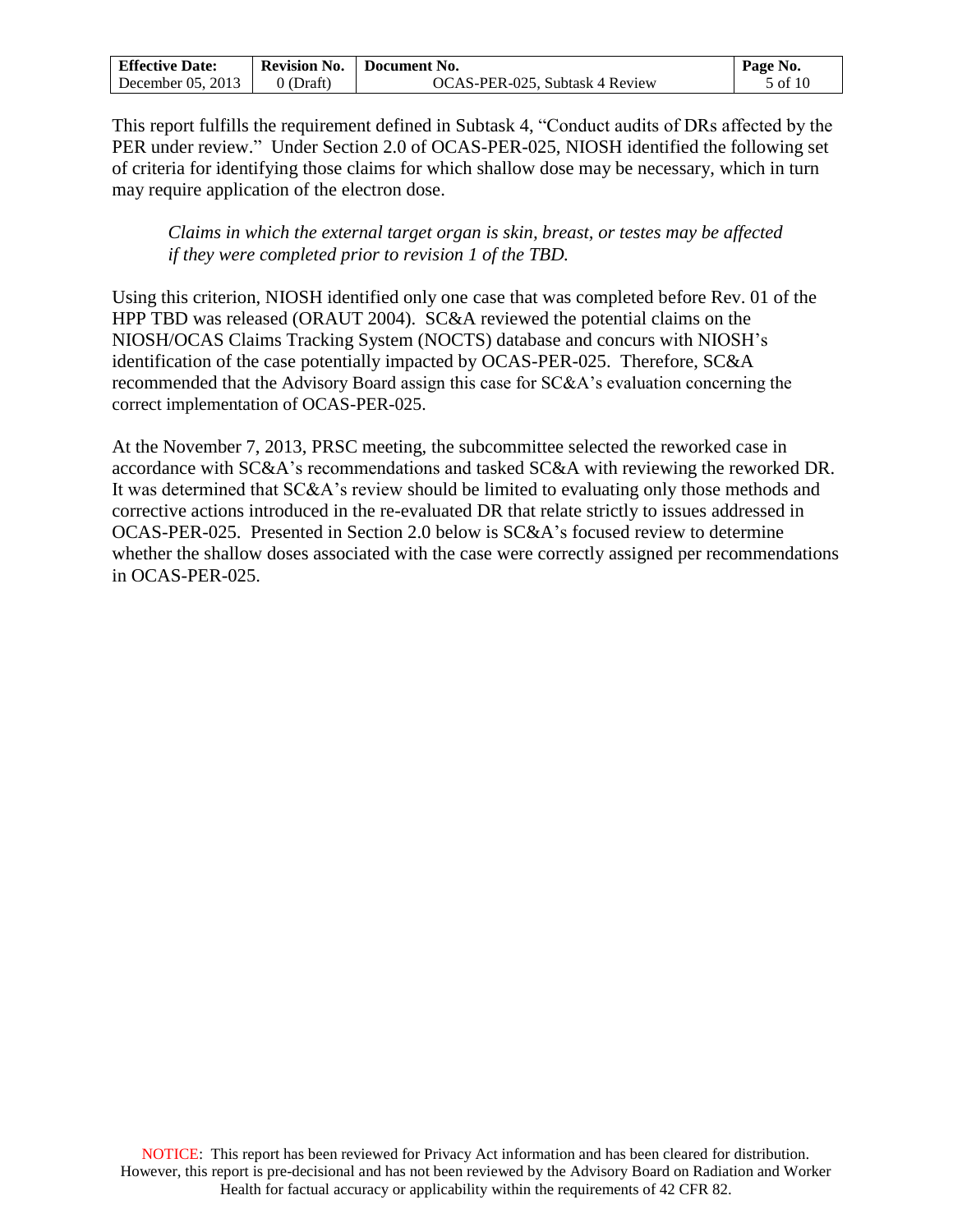## **2.0 REVIEW OF OCAS-PER-025 ISSUE FOR CASE [REDACTED] (HPP)**

## **2.1 BACKGROUND INFORMATION FOR CASE [REDACTED]**

Case [**redacted**] represents an energy employee (EE) who worked at the HPP from [**redacted**], through [**redacted**], and [**redacted**], through [**redacted**]. During this worker's employment, the EE's job title was [**redacted**] and, according to the Computer-Assisted Telephone Interview (CATI), the EE worked throughout the site [**redacted**]. The EE was not monitored for external photon and electron exposures during employment; therefore, the recommendation for assigning dose values from ORAUT-TKBS-0004 (ORAUT 2003), Table 6, page 17, was used in this case. The EE was diagnosed with l[**redacted**] (ICD Code [**redacted**]) in [**redacted**].

### **2.2 COMPARISON OF NIOSH'S ORIGINAL AND REWORKED DOSE RECONSTRUCTIONS**

NIOSH performed the original DR of Case [**redacted**] in [**redacted**]. The claim was reworked in [**redacted**] due to revisions in the TBD for HPP, as well as a change in the dates of employment for the EE. The original employment dates were [**redacted**]; the later confirmed dates by the Department of Labor (DOL) were [**redacted**] and [**redacted**].

NIOSH indicated that the original DR was a **reasonable overestimate** of dose, and the revised DR was a **reasonable estimate** of dose. In the original DR, NIOSH calculated a dose of **[redacted]** to the **[redacted]**. Based on this assigned dose estimate, the DOL determined the probability of causation (POC) to be **[redacted]** and the claim was denied.

Using the most current technical guidance documents, a **[redacted]** dose of **[redacted] rem** was assigned in the revised DR. Table 1 provides a comparison of the original and revised external and internal organ dose estimates for the **[redacted]**. It should be noted that the values cited in Table 1 were extracted directly from NIOSH's reworked DR Report. With the exception of external shallow doses, SC&A has not assessed the accuracy/correctness of these doses, since performing such an assessment is beyond the scope of this Subtask 4 report.

### **Table 1. Comparison of NIOSH-Derived External/Internal Dose Estimates Assigned for the [redacted] in the Original and Reworked DRs**

| <b>Dose Categories</b> | <b>Original Dose (rem)</b> | <b>Revised Dose (rem)</b> |
|------------------------|----------------------------|---------------------------|
| External               | [redacted]                 | [redacted]                |
| Medical X-ray          | [redacted]                 | [redacted]                |
| Internal               | <b>IredactedI</b>          | <b>Tredacted</b>          |
| <b>Total</b>           | <b>redacted</b>            | [redacted]                |

As shown in Table 1, a revised **[redacted]** dose of **[redacted]** rem was derived by NIOSH. According to the DOL files, the revised POC was **[redacted]**.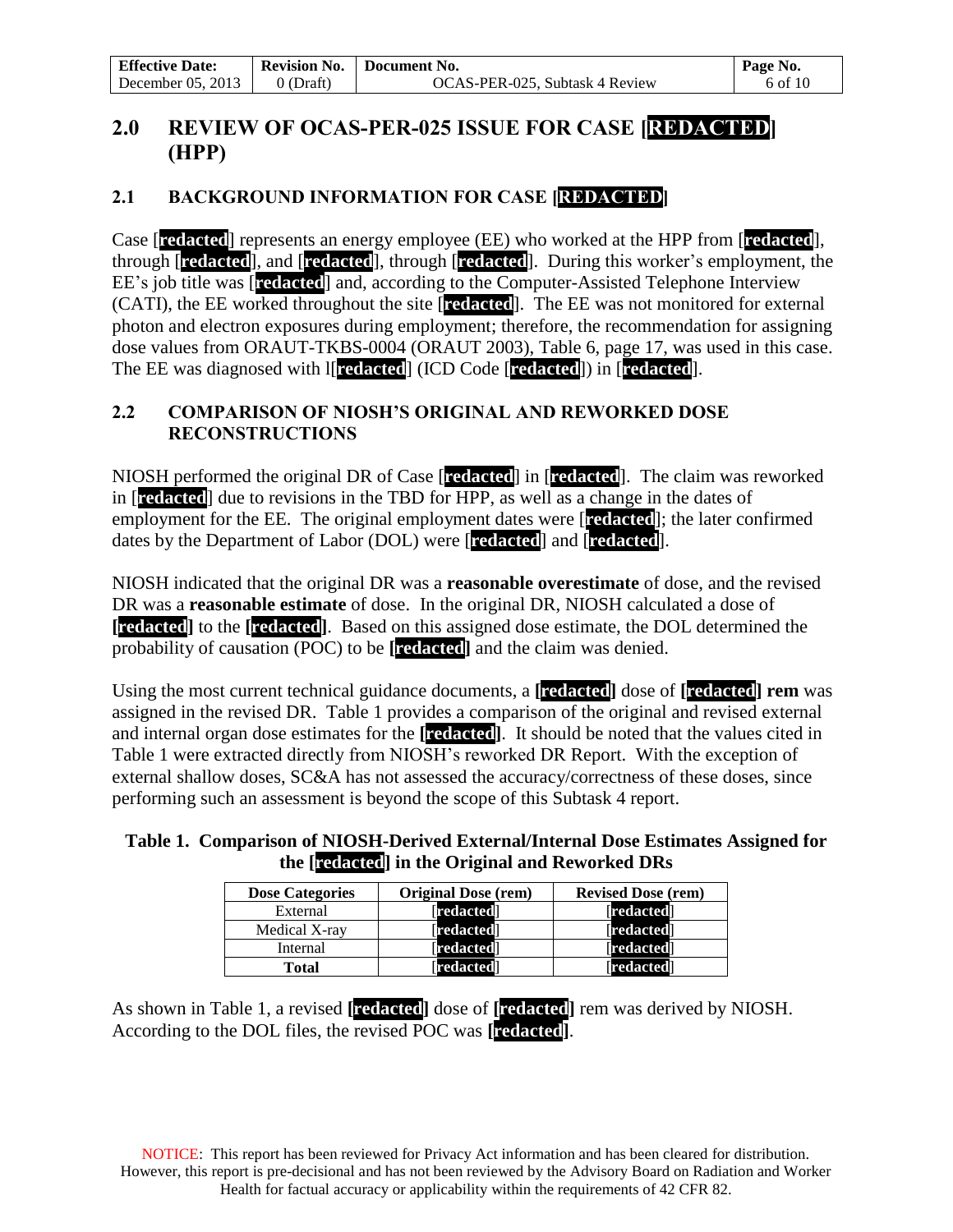| <b>Effective Date:</b> | <b>Revision No.</b> | Document No.                   | Page No.           |
|------------------------|---------------------|--------------------------------|--------------------|
| December $05, 2013$    | 0 (Draft)           | OCAS-PER-025, Subtask 4 Review | $7 \text{ of } 10$ |

### **2.3 SC&A'S REVIEW OF OCAS-PER-025 ISSUE RELATED TO CASE [REDACTED]**

As directed by the PRSC, SC&A's review of Case [**redacted**] strictly focused on revised shallow doses, as specified in OCAS-PER-025. Case [**redacted**] required the DR to be reworked, since the cancer site was the [**redacted**] (which could be impacted by shallow dose).

#### Original DR

The original DR, performed in [**redacted**], did not assign shallow dose, and there were no recommendations in Rev. 00 of the HPP TBD (ORAUT 2003) for shallow dose assignments.

#### Reworked DR

In the reworked DR, performed in [**redacted**], NIOSH did not assign shallow dose, did not mention shallow dose in the DR Report, and did not refer to OCAS-PER-025. SC&A investigated this issue, because OCAS-PER-025 (OCAS 2007), HPP TBD Rev. 01 (ORAUT 2004, page 12), and HPP TBD, Rev. 00 (OCAS 2008, page 17) all contain recommendations for assigning shallow dose. Therefore, the reworked DR, being performed in [**redacted**], would have been expected to incorporate shallow dose into the reworked DR according to the revised TBD and OCAS-PER-025. The claimant's file on the NOCTS database lists *PER #025* at the top of page, and contains a letter dated [**redacted**], informing the claimant that the case would be reworked under OCAS-PER-025, and the DR was reworked in [**redacted**].

#### SC&A's Evaluation

SC&A's investigation indicates that, while the reworked DR Report used the EE's job category of "Production Worker" (page 5 of the DR Report) for assignment of photon dose from Table 6 of the TBD, and also used "Production Worker" for internal intakes (page 6 of the DR Report), which included the intake values for production workers from Table 5 of the TBD, NIOSH apparently did not consider the EE a production worker when applying shallow dose from Table 6 of OCAS-TKBS-0004 (OCAS 2008, page 17), which is reproduced below as Exhibit A. As can be seen from this table, the DR has the choice of assigning an annual shallow dose of 0.540 rem for Operators, 0.270 rem for other Production Workers, or none for Administrative Workers (the 1.000 rem to the hands and forearms would not apply in this case). Apparently, NIOSH did consider the EE a production worker for other exposures, but not for shallow doses.

Although NIOSH's choice to assign dose to this EE as an [**redacted**] is somewhat subjective, SC&A found that, based on statements made on page 8 of the CATI Report, the EE was involved in [**redacted**] (the EE was not generally involved in [**redacted**] away from the production facility). Therefore, SC&A concluded that the EE would have had the potential for shallow dose exposures from [**redacted**], which prompted the following finding:

**Finding #1:** Since the EE had the potential for shallow dose exposure as an [**redacted**] in operations and the [**redacted**] was the site of the [**redacted**], shallow dose should have been assigned. The most appropriate category from Table 6 of the TBD would have been *other Production Workers* at 0.270 rem/year, >15 keV electrons, for the years 1960–1963. This dose would be modified by clothing and overlying tissue attenuation, which would result in a dose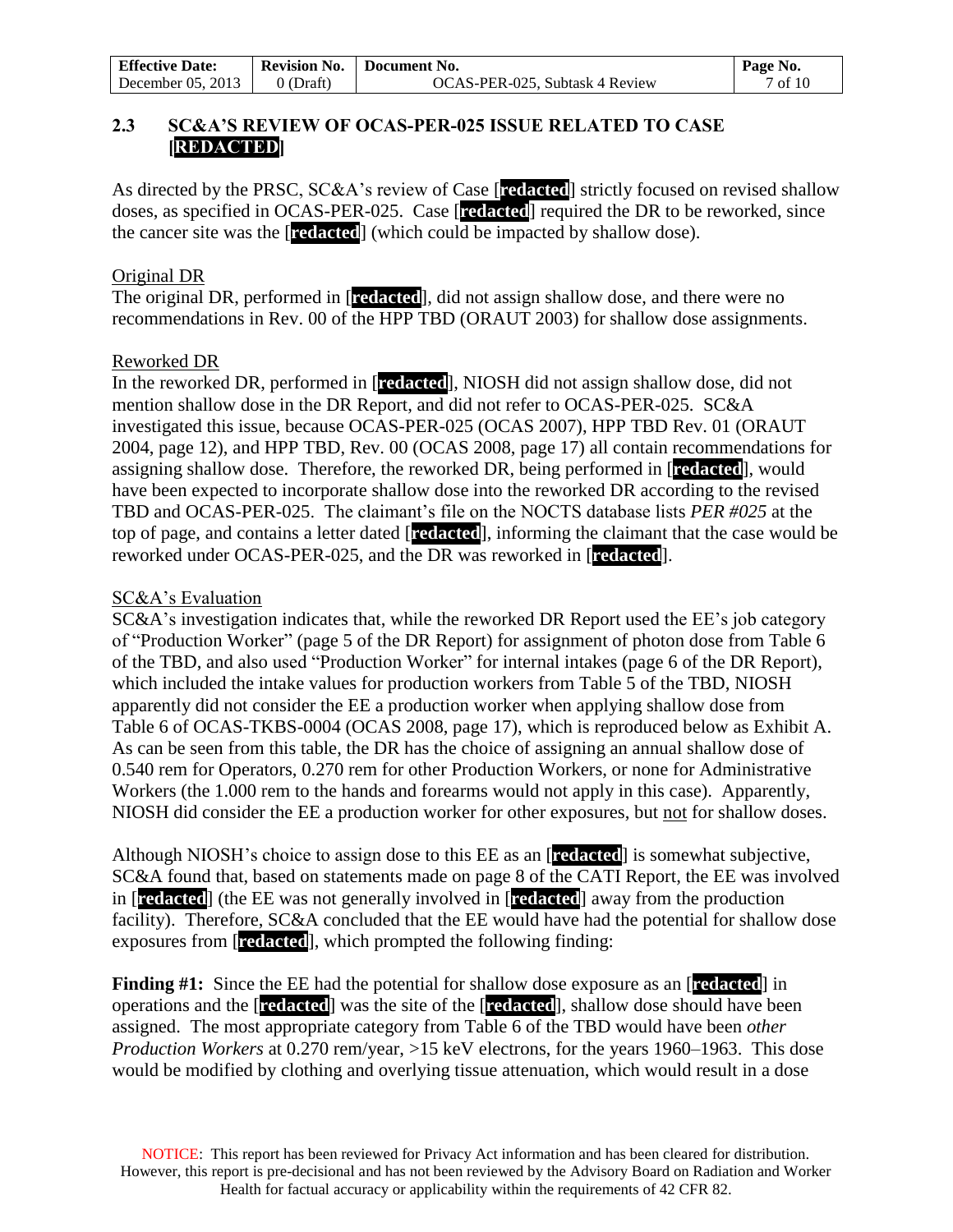| <b>Effective Date:</b> | <b>Revision No.</b> | Document No.                   | Page No. |
|------------------------|---------------------|--------------------------------|----------|
| December $05, 2013$    | 0 (Draft)           | OCAS-PER-025, Subtask 4 Review | 8 of 10  |

multiplication factor of 0.3 per ORAUT-OTIB-0017 (ORAUT 2005, page 18). An example of the annual shallow dose to the [**redacted**] would be as follows:

*Shallow dose = 0.270 rem × 0.3 = 0.081 rem/year*

For the period 1960–1963, this would result in a total dose of 0.324 rem to be added to the reworked DR dose of [**redacted**] rem. Assigning this additional dose in the Interactive RadioEpidemiological Program (IREP) Input table and running the POC program results in a POC of [**redacted**].

|                          |                          | Table 6. Summary of External Doses             |                                                               |                                                                |
|--------------------------|--------------------------|------------------------------------------------|---------------------------------------------------------------|----------------------------------------------------------------|
|                          |                          | Production Workers <sup>c</sup>                |                                                               |                                                                |
| Start <sup>a</sup>       | $\text{End}^{\text{a}}$  | Dose Type                                      | Annual dose, rad <sup>b</sup>                                 | Radiation and energy                                           |
| 01/01/1956<br>01/01/1978 | 12/31/1963<br>12/31/1979 | Deep Dose                                      | 0.065                                                         | photons<br>$30 - 250 \text{ keV}$<br>50%<br>$>$ 250 keV<br>50% |
| 01/01/1956<br>01/01/1978 | 12/31/1963<br>12/31/1979 | <b>Shallow Dose</b>                            | 0.540 (Operators)<br>$0.270$ (other<br>Production<br>Workers) | electrons<br>$>$ 15 keV                                        |
|                          |                          | <b>Shallow Dose</b><br>(hands and<br>forearms) | 1.000<br>(Operators and<br>Maintenance only)                  | electrons<br>$>$ 15 keV                                        |
|                          |                          | Administrative Workers <sup>c</sup>            |                                                               |                                                                |
| <b>Start</b>             | End                      | Dose Type                                      | Annual dose, rad <sup>b</sup>                                 | Radiation and energy                                           |
| 01/01/1956<br>01/01/1978 | 12/31/1963<br>12/31/1979 | Deep Dose                                      | 0.033                                                         | photons<br>$30 - 250 \text{ keV}$<br>50%<br>$>$ 250 keV<br>50% |
| 01/01/1956<br>01/01/1978 | 12/31/1963<br>12/31/1979 | <b>Shallow Dose</b>                            | none                                                          |                                                                |

#### **Exhibit A: Table 6 from OCAS-TKBS-0004**

(a) Doses are normalized to calendar days and are to be assigned based on actual start and stop dates of covered employment during the listed covered period.

(b) Whole body photon doses are to be converted to organ doses using the Kerma to Organ Dose conversion factors (US DHHS 2007).

(c) See Section 6 for determination of Production or Administrative Workers.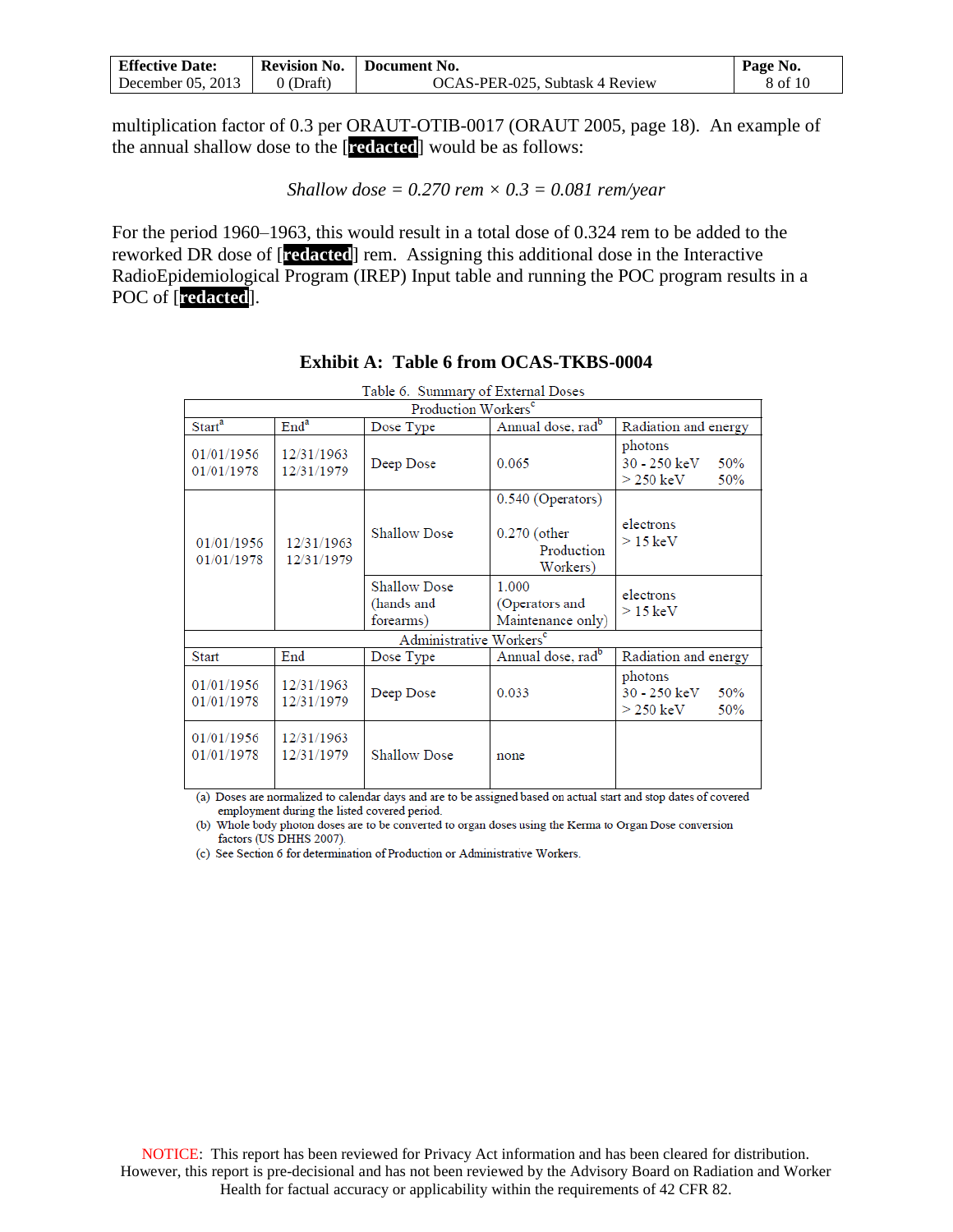| <b>Effective Date:</b> | <b>Revision No.</b> | Document No.                   | Page No. |
|------------------------|---------------------|--------------------------------|----------|
| December $05, 2013$    | 0 (Draft)           | OCAS-PER-025, Subtask 4 Review | 9 of 10  |

## **3.0 SUMMARY CONCLUSIONS**

Under SC&A's *A Protocol to Review NIOSH's Program Evaluation Reports (PERs)* (SC&A 2009), Subtask 4 requires the audit of DR case(s) reworked as a result of the PER under review. For OCAS-PER-025, there was only one case that met the applicable criteria.

During the November 7, 2013, PRSC meeting, SC&A was tasked with evaluating this case concerning the application of OCAS-PER-025.

This current report satisfies the Subtask 4 requirement. For the one case impacted by OCAS-PER-025, SC&A provided an overview of the case and a brief comparison of external and internal doses assigned in the original and revised DRs. Based on directives from the PRSC, SC&A's audit of this case focused strictly on those elements of the DR that were affected by the issuance of OCAS-PER-025. Therefore, our audit determined if shallow dose was appropriate for this case, and if so, if it was assigned correctly.

As discussed in Section 2, SC&A found that NIOSH did **not** assign shallow dose as recommended by OCAS-PER-025. Therefore, SC&A had one finding associated with the rework of the case selected for review by the PRSC in behalf of OCAS-PER-025. The correction of the error identified in this finding would have a small impact on the case and not affect the outcome of the compensation of the case.